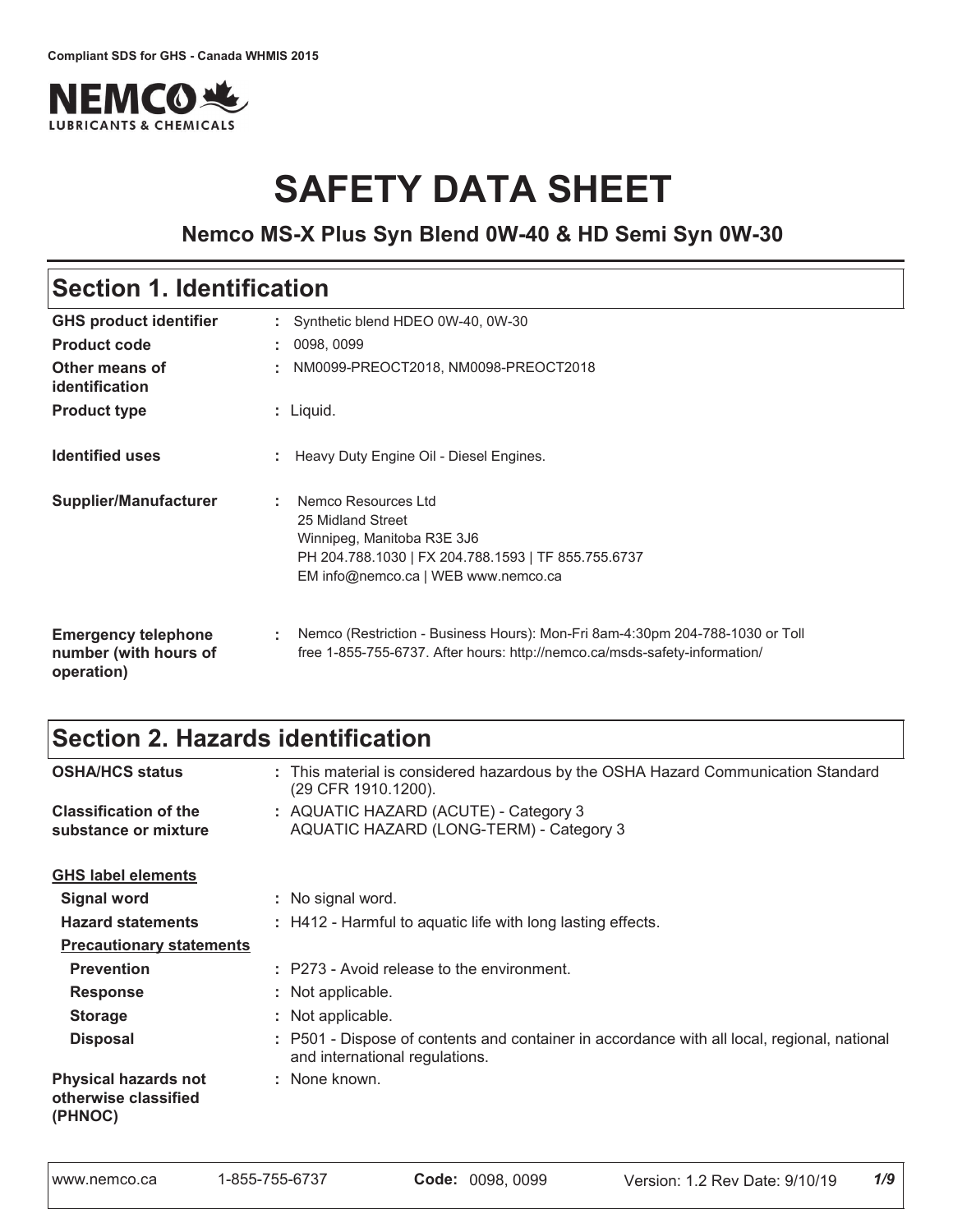

# **Section 2. Hazards identification**

| <b>Health hazards not</b> |  |
|---------------------------|--|
| otherwise classified      |  |
| (HHNOC)                   |  |

: None known.

# Section 3. Composition/information on ingredients

| Substance/mixture | : Mixture           |
|-------------------|---------------------|
| Other means of    | : Diesel Engine Oil |
| identification    |                     |

#### **CAS number/other identifiers**

| <b>CAS number</b>   | : Not applicable. |
|---------------------|-------------------|
| <b>Product code</b> | : 0098,0099       |

| Ingredient name                                                         | $\frac{1}{2}$ | <b>CAS number</b> |
|-------------------------------------------------------------------------|---------------|-------------------|
| Distillates (petroleum), hydrotreated heavy paraffinic                  | >50           | 64742-54-7        |
| Dec-1-ene, homopolymer, hydrogenated Dec-1-ene, oligomers, hydrogenated | >25           | 68037-01-4        |
| Cadmium (Non-pyrophoric)                                                | < 0.00025     | 7440-43-9         |

#### Any concentration shown as a range is to protect confidentiality or is due to batch variation.

There are no additional ingredients present which, within the current knowledge of the supplier and in the concentrations applicable, are classified as hazardous to health or the environment and hence require reporting in this section.

Occupational exposure limits, if available, are listed in Section 8.

### **Section 4. First aid measures**

#### Description of necessary first aid measures

| Eye contact                                                                          | : Immediately flush eyes with plenty of water, occasionally lifting the upper and lower<br>eyelids. Check for and remove any contact lenses. Continue to rinse for at least 20<br>minutes. Get medical attention if irritation occurs.                                                                                                                                                                 |  |
|--------------------------------------------------------------------------------------|--------------------------------------------------------------------------------------------------------------------------------------------------------------------------------------------------------------------------------------------------------------------------------------------------------------------------------------------------------------------------------------------------------|--|
| <b>Inhalation</b>                                                                    | : Remove victim to fresh air and keep at rest in a position comfortable for breathing. If<br>not breathing, if breathing is irregular or if respiratory arrest occurs, provide artificial<br>respiration or oxygen by trained personnel. It may be dangerous to the person providing<br>aid to give mouth-to-mouth resuscitation. Maintain an open airway. Get medical<br>attention if symptoms occur. |  |
| <b>Skin contact</b>                                                                  | : Flush contaminated skin with plenty of water. Get medical attention if symptoms occur.<br>Wash clothing before reuse. Clean shoes thoroughly before reuse.                                                                                                                                                                                                                                           |  |
| Ingestion                                                                            | : If material has been swallowed, do not induce vomiting. Get medical attention<br>immediately.                                                                                                                                                                                                                                                                                                        |  |
| Most important symptoms/effects, acute and delayed<br>Dotantial acute health effects |                                                                                                                                                                                                                                                                                                                                                                                                        |  |

| I Olontial acute Health chects |                                                     |  |  |
|--------------------------------|-----------------------------------------------------|--|--|
| Eye contact                    | : No known significant effects or critical hazards. |  |  |
| <b>Inhalation</b>              | : No known significant effects or critical hazards. |  |  |
| <b>Skin contact</b>            | : No known significant effects or critical hazards. |  |  |
| Ingestion                      | : No known significant effects or critical hazards. |  |  |
| Over-exposure signs/symptoms   |                                                     |  |  |
| Eye contact                    | : No known significant effects or critical hazards. |  |  |
| <b>Inhalation</b>              | : No known significant effects or critical hazards. |  |  |
| <b>Skin contact</b>            | : No known significant effects or critical hazards. |  |  |
| Ingestion                      | : No known significant effects or critical hazards. |  |  |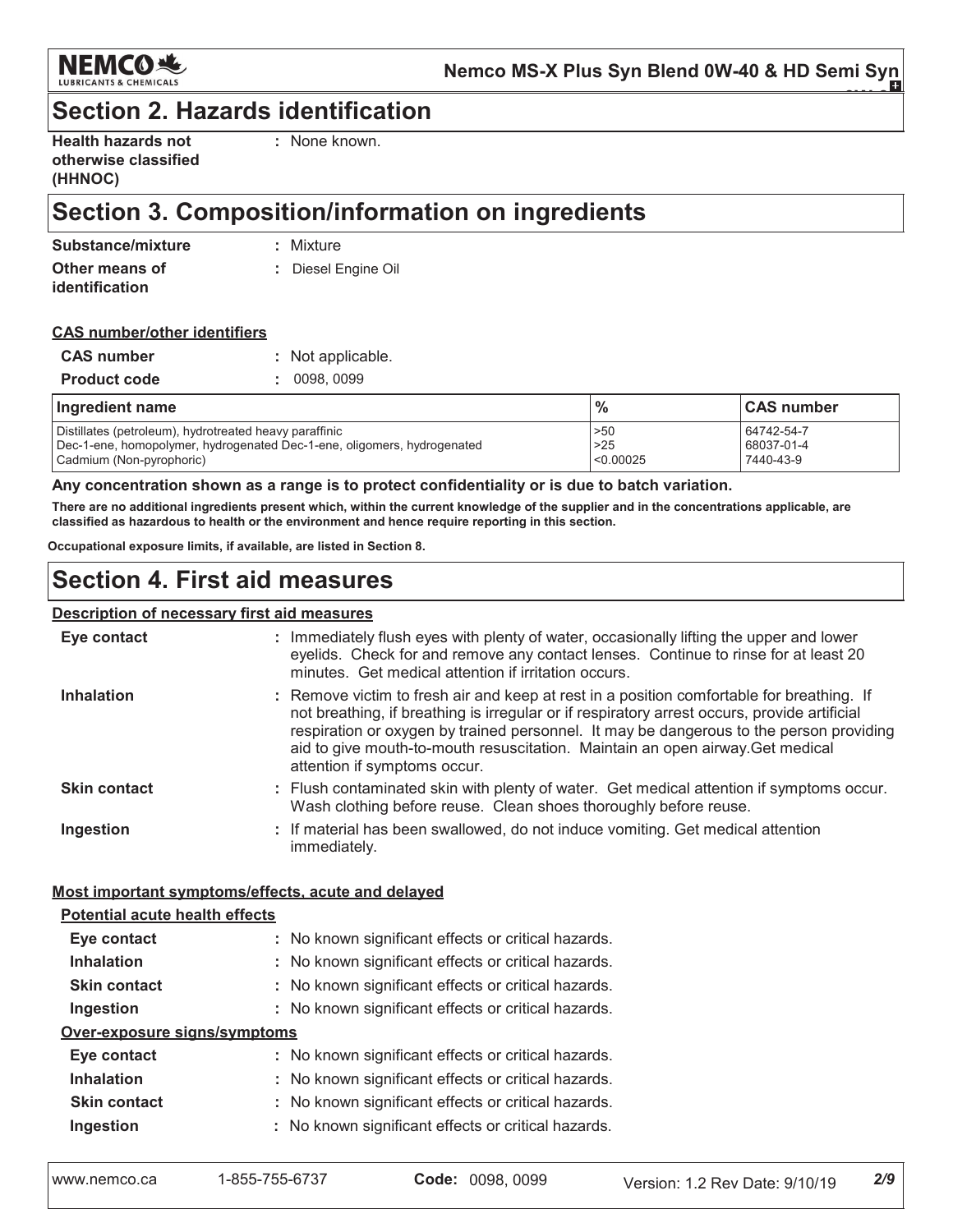

### **Section 4. First aid measures**

#### Indication of immediate medical attention and special treatment needed, if necessary

| Notes to physician                | : Treat symptomatically. Contact poison treatment specialist immediately if large<br>quantities have been ingested or inhaled. |
|-----------------------------------|--------------------------------------------------------------------------------------------------------------------------------|
| <b>Specific treatments</b>        | : No specific treatment.                                                                                                       |
| <b>Protection of first-aiders</b> | : No special protection is required.                                                                                           |

See toxicological information (Section 11)

## **Section 5. Fire-fighting measures**

| <b>Extinguishing media</b>                               |                                                                                                                                                                                                               |
|----------------------------------------------------------|---------------------------------------------------------------------------------------------------------------------------------------------------------------------------------------------------------------|
| Suitable extinguishing<br>media                          | : Use an extinguishing agent suitable for the surrounding fire.                                                                                                                                               |
| Unsuitable extinguishing<br>media                        | : None known.                                                                                                                                                                                                 |
| <b>Specific hazards arising</b><br>from the chemical     | : This material is harmful to aquatic life with long lasting effects. Fire water contaminated<br>with this material must be contained and prevented from being discharged to any<br>waterway, sewer or drain. |
| <b>Hazardous thermal</b><br>decomposition products       | : No specific data.                                                                                                                                                                                           |
| <b>Special protective actions</b><br>for fire-fighters   | : No special measures are required.                                                                                                                                                                           |
| <b>Special protective</b><br>equipment for fire-fighters | : Fire-fighters should wear appropriate protective equipment and self-contained breathing<br>apparatus (SCBA) with a full face-piece operated in positive pressure mode.                                      |

### **Section 6. Accidental release measures**

|                                                       | <b>Personal precautions, protective equipment and emergency procedures</b>                                                                                                                                                                                                                                                      |
|-------------------------------------------------------|---------------------------------------------------------------------------------------------------------------------------------------------------------------------------------------------------------------------------------------------------------------------------------------------------------------------------------|
| For non-emergency<br>personnel                        | : Put on appropriate personal protective equipment.                                                                                                                                                                                                                                                                             |
| For emergency responders                              | : If specialized clothing is required to deal with the spillage, take note of any information in<br>Section 8 on suitable and unsuitable materials. See also the information in "For non-<br>emergency personnel".                                                                                                              |
| <b>Environmental precautions</b>                      | : Avoid dispersal of spilled material and runoff and contact with soil, waterways, drains<br>and sewers. Inform the relevant authorities if the product has caused environmental<br>pollution (sewers, waterways, soil or air). Water polluting material. May be harmful to<br>the environment if released in large quantities. |
| Methods and materials for containment and cleaning up |                                                                                                                                                                                                                                                                                                                                 |
| Snill                                                 | . Contain with dikes or absorbent to prevent migration to sewers/streams. Take up small                                                                                                                                                                                                                                         |

spill with dry chemical absorbent; large spills may require pump or vacuum prior to absorbent. May require excavation of severely contaminated soil.

 $3/9$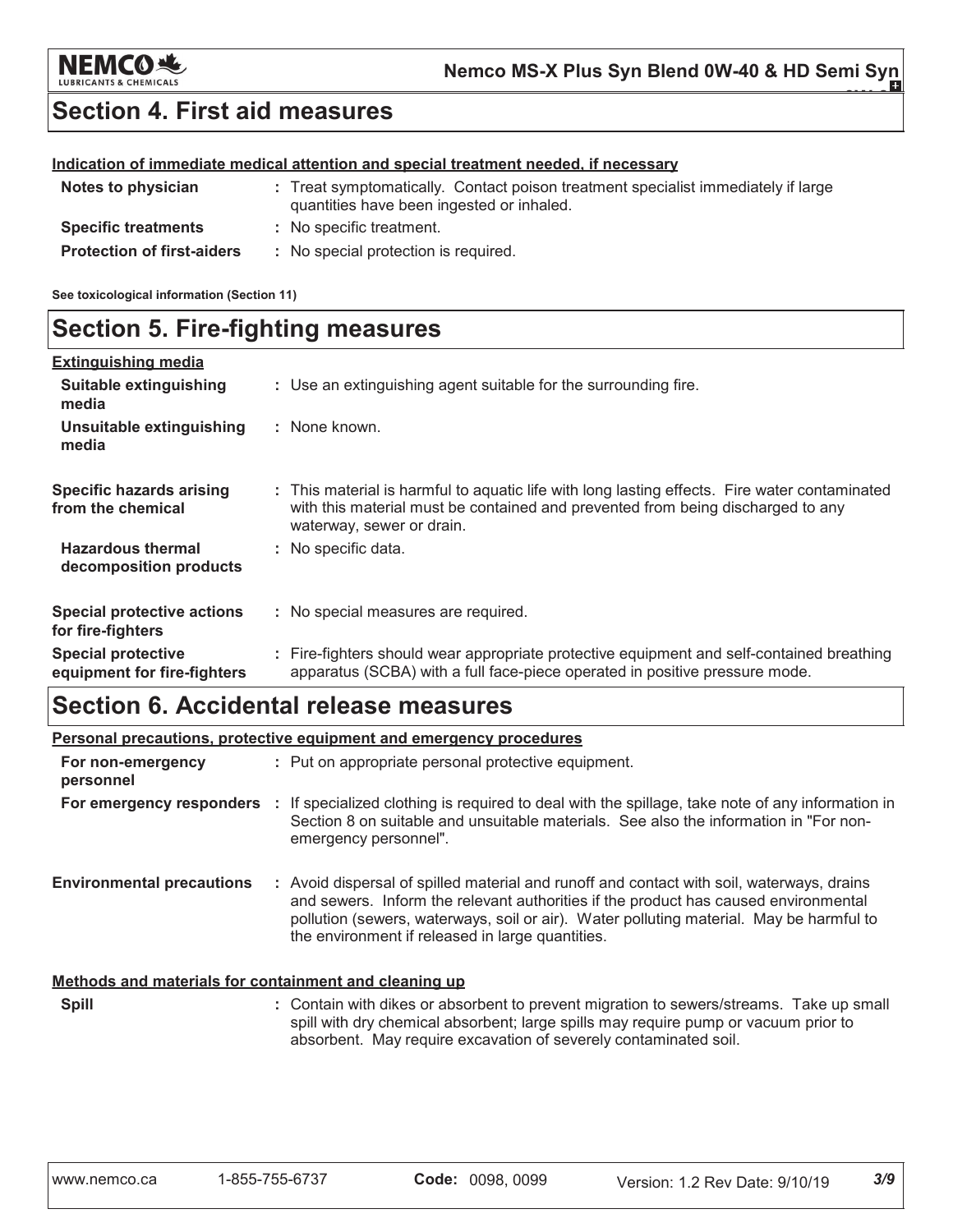

# **Section 7. Handling and storage**

#### **Precautions for safe handling**

| <b>Protective measures</b>                                         | : Put on appropriate personal protective equipment (see Section 8). Do not ingest. Avoid<br>contact with eyes, skin and clothing. Avoid breathing vapor or mist. Avoid release to<br>the environment. Keep in the original container or an approved alternative made from a<br>compatible material, kept tightly closed when not in use. Empty containers retain<br>product residue and can be hazardous. Do not reuse container.                                                                             |
|--------------------------------------------------------------------|---------------------------------------------------------------------------------------------------------------------------------------------------------------------------------------------------------------------------------------------------------------------------------------------------------------------------------------------------------------------------------------------------------------------------------------------------------------------------------------------------------------|
| Advice on general<br>occupational hygiene                          | : Eating, drinking and smoking should be prohibited in areas where this material is<br>handled, stored and processed. Workers should wash hands and face before eating,<br>drinking and smoking. See also Section 8 for additional information on hygiene<br>measures. Remove contaminated clothing and protective equipment before entering<br>eating areas.                                                                                                                                                 |
| Conditions for safe storage,<br>including any<br>incompatibilities | : Store in accordance with local regulations. Store in original container protected from<br>direct sunlight in a dry, cool and well-ventilated area, away from incompatible materials<br>(see Section 10) and food and drink. Keep container tightly closed and sealed until<br>ready for use. Containers that have been opened must be carefully resealed and kept<br>upright to prevent leakage. Do not store in unlabeled containers. Use appropriate<br>containment to avoid environmental contamination. |

### Section 8. Exposure controls/personal protection

| <b>Control parameters</b> |
|---------------------------|
|                           |

| <b>Occupational exposure limits</b>                       |                               |     | TWA (8 hours)           |  | STEL (15 mins)                                       |                   |       | <b>Ceiling</b> |                   |              |                  |
|-----------------------------------------------------------|-------------------------------|-----|-------------------------|--|------------------------------------------------------|-------------------|-------|----------------|-------------------|--------------|------------------|
| Ingredient                                                | List name                     | ppm | mg/m <sup>3</sup> Other |  | ppm                                                  | mg/m <sup>3</sup> | Other | ppm            | mg/m <sup>3</sup> | <b>Other</b> | <b>Notations</b> |
| Distillates (petroleum), hydrotreated<br>heavy paraffinic | <b>US ACGIH 3/2015</b>        |     | 5                       |  |                                                      |                   |       |                |                   |              | [a]              |
|                                                           | AB 4/2009                     |     | 5                       |  | $\overline{\phantom{0}}$                             | 10                |       |                |                   |              | [b]              |
|                                                           | ON 7/2015<br><b>QC 1/2014</b> |     | 5                       |  | $\overline{\phantom{0}}$                             | 10<br>10          |       |                |                   |              |                  |
| Distillates (petroleum), hydrotreated<br>heavy paraffinic | US ACGIH 3/2015               |     | 5                       |  |                                                      |                   |       |                |                   |              | [a]              |
|                                                           | AB 4/2009                     |     | 5                       |  | $\overline{\phantom{a}}$                             | 10                |       |                |                   |              | [b]              |
|                                                           | ON 7/2015<br><b>QC 1/2014</b> |     | h<br>b                  |  | $\overline{\phantom{a}}$<br>$\overline{\phantom{0}}$ | 10<br>10          |       |                |                   |              | [b]<br>[b]       |

Form: [a]Inhalable fraction [b]Mist

| Appropriate engineering<br><b>controls</b>       | : Good general ventilation should be sufficient to control worker exposure to airborne<br>contaminants.                                                          |
|--------------------------------------------------|------------------------------------------------------------------------------------------------------------------------------------------------------------------|
| <b>Environmental exposure</b><br><b>controls</b> | : Emissions from ventilation or work process equipment should be checked to ensure<br>they comply with the requirements of environmental protection legislation. |
| <b>Individual protection measures</b>            |                                                                                                                                                                  |

#### **Hygiene measures** : Wash hands, forearms and face thoroughly after handling chemical products, before eating, smoking and using the lavatory and at the end of the working period. Ensure that eyewash stations and safety showers are close to the workstation location. **Eye/face protection** : Safety eyewear complying with an approved standard should be used when a risk

assessment indicates this is necessary to avoid exposure to liquid splashes, mists, gases or dusts. If contact is possible, the following protection should be worn, unless the assessment indicates a higher degree of protection: safety glasses with sideshields.

#### **Skin protection**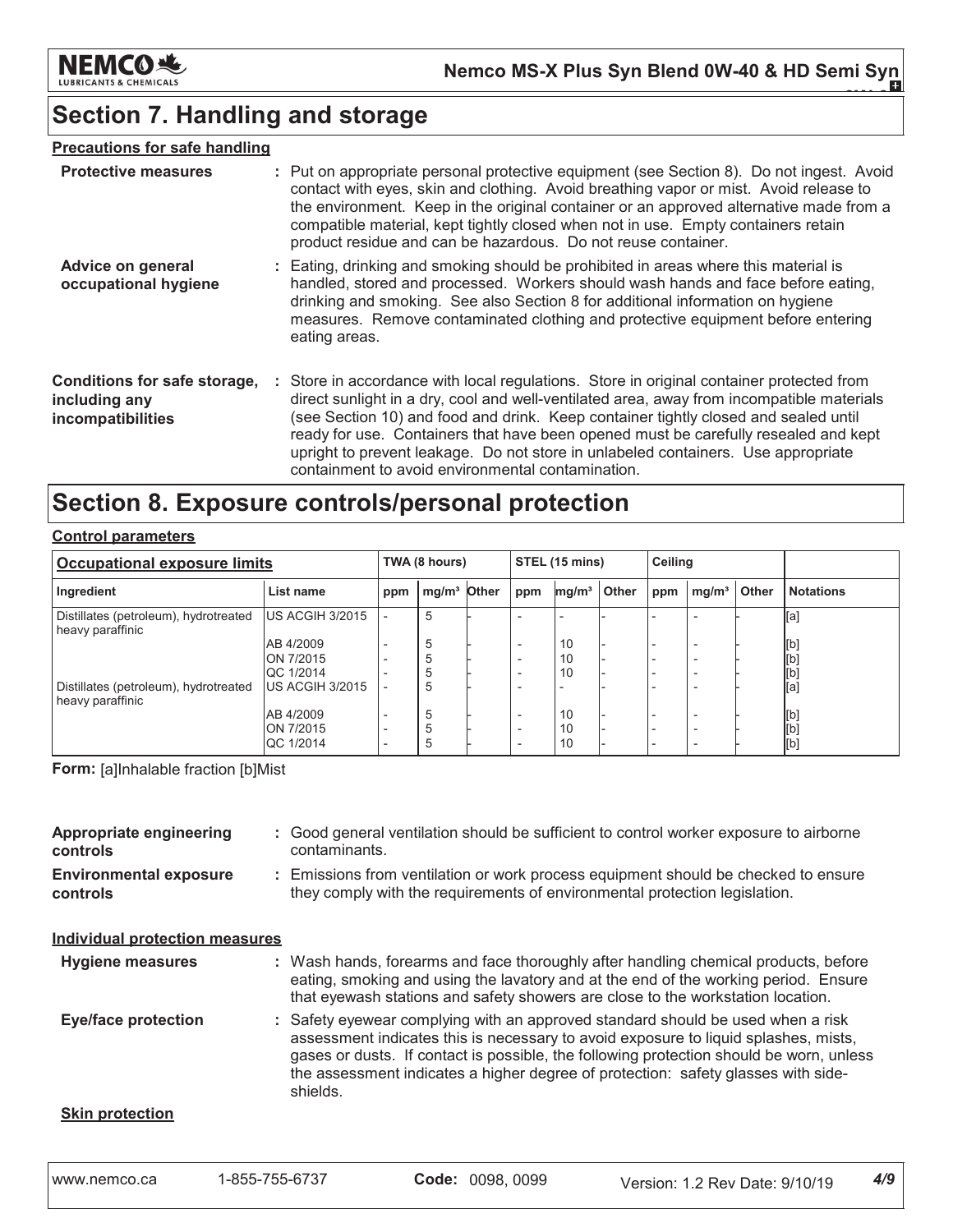

### Section 8. Exposure controls/personal protection

| <b>Hand protection</b>        | : Chemical-resistant, impervious gloves complying with an approved standard should be<br>worn at all times when handling chemical products if a risk assessment indicates this is<br>necessary.                                                                                     |
|-------------------------------|-------------------------------------------------------------------------------------------------------------------------------------------------------------------------------------------------------------------------------------------------------------------------------------|
| <b>Body protection</b>        | : Personal protective equipment for the body should be selected based on the task being<br>performed and the risks involved and should be approved by a specialist before<br>handling this product.                                                                                 |
| Other skin protection         | : Appropriate footwear and any additional skin protection measures should be selected<br>based on the task being performed and the risks involved and should be approved by a<br>specialist before handling this product.                                                           |
| <b>Respiratory protection</b> | : Based on the hazard and potential for exposure, select a respirator that meets the<br>appropriate standard or certification. Respirators must be used according to a<br>respiratory protection program to ensure proper fitting, training, and other important<br>aspects of use. |

# Section 9. Physical and chemical properties

| <b>Appearance</b>                                 |                                                                   |
|---------------------------------------------------|-------------------------------------------------------------------|
| <b>Physical state</b>                             | : Liquid.                                                         |
| Color                                             | : Amber                                                           |
| Odor                                              | $:$ Mild.                                                         |
| <b>Odor threshold</b>                             | : Not available.                                                  |
| рH                                                | : Not available.                                                  |
| <b>Freezing point</b>                             | : $-51^{\circ}$ C, $-51^{\circ}$ C                                |
| <b>Boiling point</b>                              | : Not available.                                                  |
| <b>Flash point</b>                                | : Not available.                                                  |
| <b>Evaporation rate</b>                           | : Not available.                                                  |
| <b>Flammability (solid, gas)</b>                  | : Not available.                                                  |
| Lower and upper explosive<br>(flammable) limits   | : Not available.                                                  |
| Vapor pressure                                    | $:$ Not available.                                                |
| Vapor density                                     | : Not available.                                                  |
| <b>Relative density</b>                           | : 0.872, 0.880                                                    |
| Solubility in water                               | : Insoluble in water.                                             |
| <b>Partition coefficient: n-</b><br>octanol/water | : Not available.                                                  |
| <b>Auto-ignition temperature</b>                  | : Not available.                                                  |
| <b>Decomposition temperature</b>                  | : Not available.                                                  |
| <b>Viscosity</b>                                  | : Kinematic: 14.7, 11 cSt (100°C)<br>Kinematic: 86, 63 cSt (40°C) |

# Section 10. Stability and reactivity

| <b>Reactivity</b>                            | : No specific test data related to reactivity available for this product or its ingredients. |
|----------------------------------------------|----------------------------------------------------------------------------------------------|
| <b>Chemical stability</b>                    | : The product is stable.                                                                     |
| <b>Possibility of hazardous</b><br>reactions | : Under normal conditions of storage and use, hazardous reactions will not occur.            |

|  | l www.nemco.ca | 1-855-755-6737 | Code: 0098, 0099 | Version: 1.2 Rev Date: 9/10/19 | 5/9 |
|--|----------------|----------------|------------------|--------------------------------|-----|
|--|----------------|----------------|------------------|--------------------------------|-----|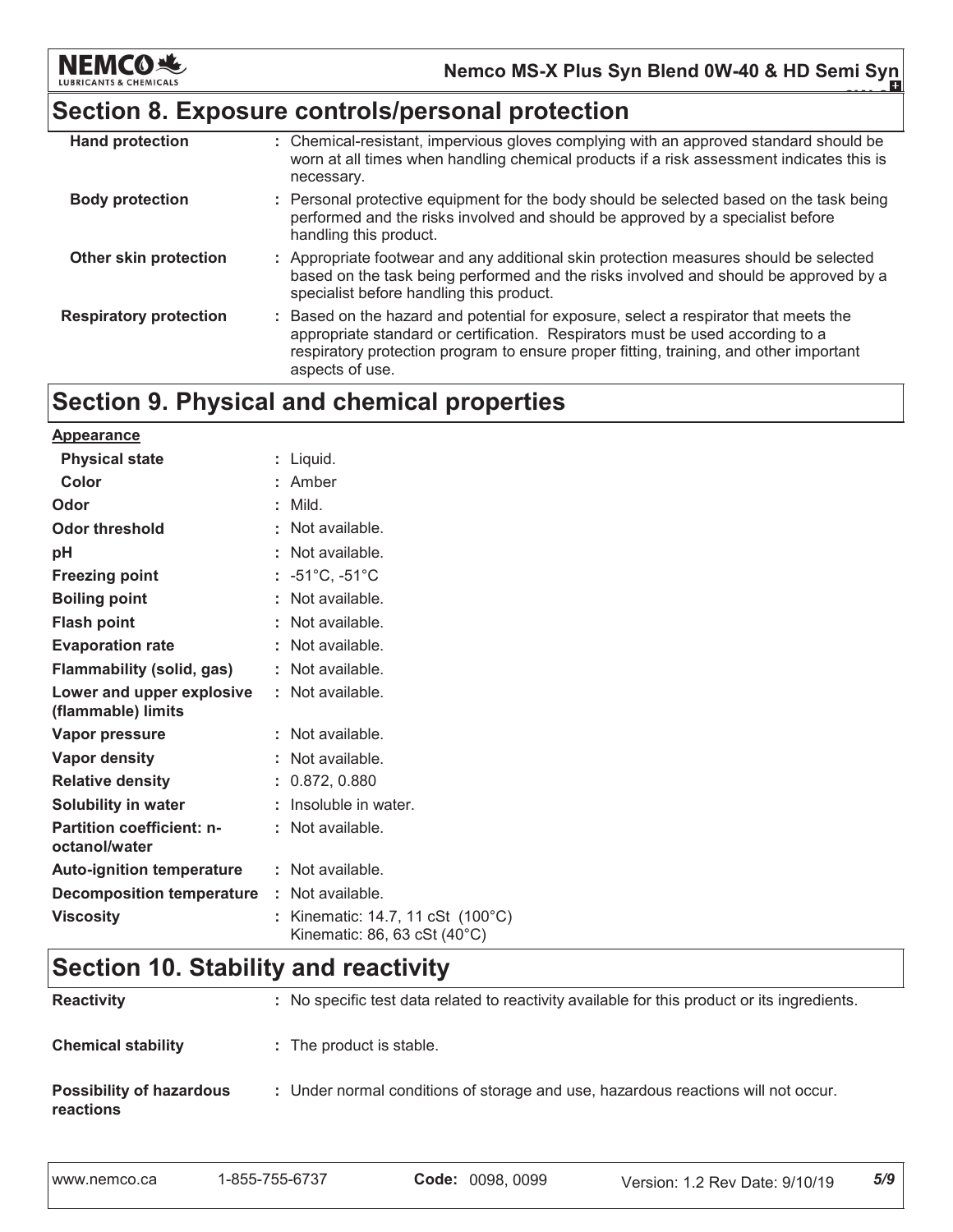

Nemco MS-X Plus Syn Blend 0W-40 & HD Semi Syn

### **Section 10. Stability and reactivity**

| <b>Hazardous decomposition</b><br>products | : Under normal conditions of storage and use, hazardous decomposition products should<br>not be produced. |
|--------------------------------------------|-----------------------------------------------------------------------------------------------------------|
| Incompatible materials                     | : Reactive or incompatible with the following materials: oxidizing materials.                             |
| <b>Conditions to avoid</b>                 | : No specific data.                                                                                       |

# **Section 11. Toxicological information**

#### Information on toxicological effects

#### **Acute toxicity**

| <b>Product/ingredient name</b> | <b>Result</b> | <b>Species</b> | <b>Dose</b> | <b>Exposure</b> |
|--------------------------------|---------------|----------------|-------------|-----------------|
| Cadmium (Non-pyrophoric)       | LD50 Oral     | Rat            | 2330 mg/kg  |                 |

#### **Irritation/Corrosion**

There is no data available.

#### **Sensitization**

There is no data available.

#### **Mutagenicity**

There is no data available.

#### Carcinogenicity

There is no data available.

#### **Reproductive toxicity**

There is no data available.

#### **Teratogenicity**

There is no data available.

#### Specific target organ toxicity (single exposure)

There is no data available.

#### Specific target organ toxicity (repeated exposure)

| Name                     | Category   | <b>Route of</b><br><b>Lexposure</b> | <b>Target organs</b> |
|--------------------------|------------|-------------------------------------|----------------------|
| Cadmium (Non-pyrophoric) | Category 1 | Not determined                      | Not determined       |

#### **Aspiration hazard**

| l Name                                                                  | l Result                              |
|-------------------------------------------------------------------------|---------------------------------------|
| Distillates (petroleum), hydrotreated heavy paraffinic                  | <b>ASPIRATION HAZARD - Category 1</b> |
| Dec-1-ene, homopolymer, hydrogenated Dec-1-ene, oligomers, hydrogenated | <b>ASPIRATION HAZARD - Category 1</b> |

Information on the likely routes of exposure

: Dermal contact. Eye contact. Inhalation. Ingestion.

| Potential acute health effects |                                                     |
|--------------------------------|-----------------------------------------------------|
| Eye contact                    | : No known significant effects or critical hazards. |
| <b>Inhalation</b>              | : No known significant effects or critical hazards. |
| <b>Skin contact</b>            | : No known significant effects or critical hazards. |
| Ingestion                      | : No known significant effects or critical hazards. |

#### Symptoms related to the physical, chemical and toxicological characteristics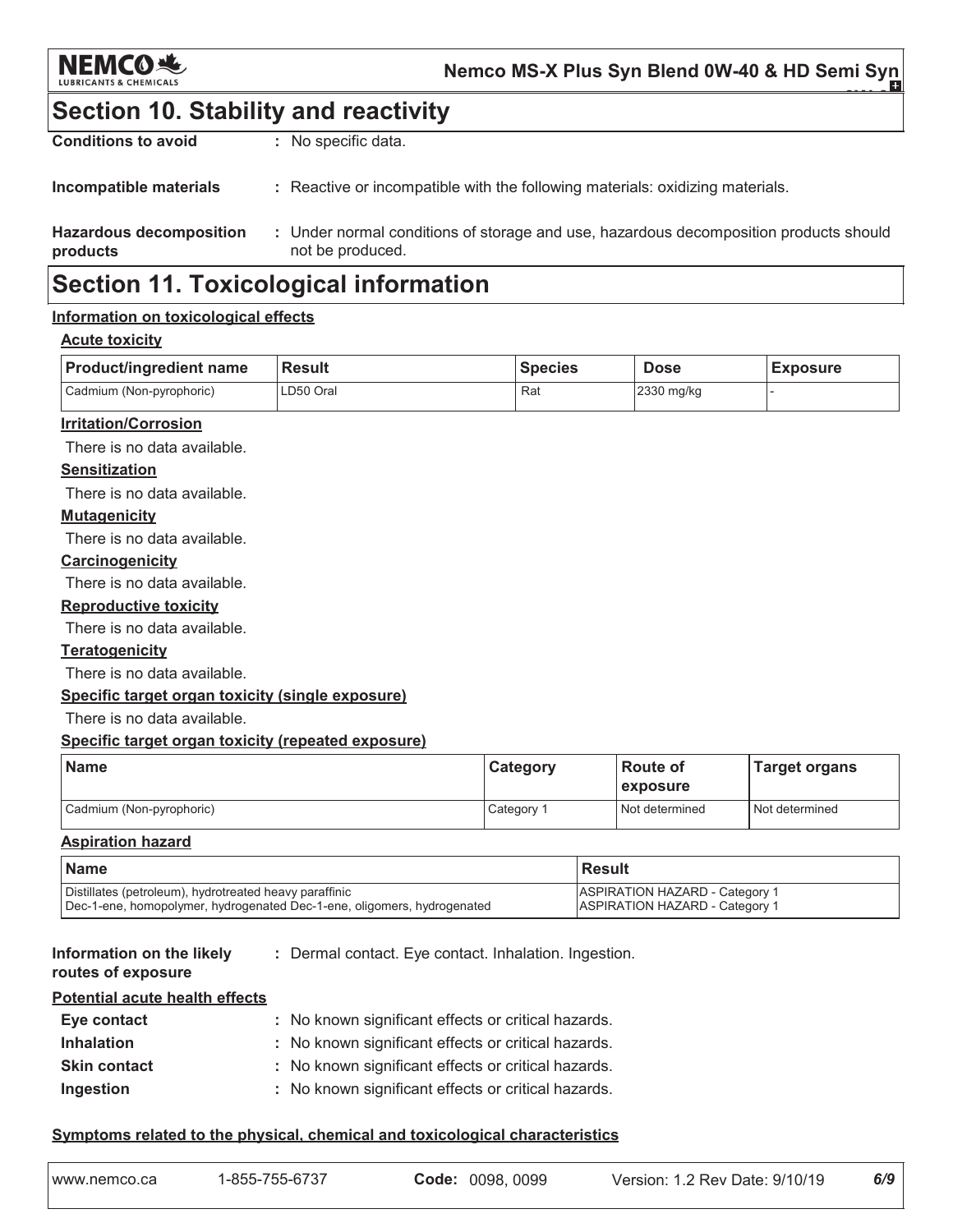

**0W-30**

# Section 11. Toxicological information

| Eye contact         | : No known significant effects or critical hazards. |
|---------------------|-----------------------------------------------------|
| <b>Inhalation</b>   | : No known significant effects or critical hazards. |
| <b>Skin contact</b> | : No known significant effects or critical hazards. |
| Ingestion           | : No known significant effects or critical hazards. |
|                     |                                                     |

#### <u>**Delayed and immediate effects and also chronic effects from short and long term exposure</u></u>**

| <b>Short term exposure</b>              |  |                                                     |
|-----------------------------------------|--|-----------------------------------------------------|
| <b>Potential immediate</b><br>effects   |  | : No known significant effects or critical hazards. |
| <b>Potential delayed effects</b>        |  | : No known significant effects or critical hazards. |
| Long term exposure                      |  |                                                     |
| Potential immediate<br>effects          |  | : No known significant effects or critical hazards. |
| <b>Potential delayed effects</b>        |  | : No known significant effects or critical hazards. |
| <b>Potential chronic health effects</b> |  |                                                     |
| General                                 |  | : No known significant effects or critical hazards. |
| Carcinogenicity                         |  | : No known significant effects or critical hazards. |
| <b>Mutagenicity</b>                     |  | : No known significant effects or critical hazards. |
| <b>Teratogenicity</b>                   |  | : No known significant effects or critical hazards. |
| <b>Developmental effects</b>            |  | : No known significant effects or critical hazards. |
| <b>Fertility effects</b>                |  | : No known significant effects or critical hazards. |

#### <u>Numerical measures of toxicity</u>

<u>Acute toxicity estimates</u>

There is no data available.

# Section 12. Ecological information

#### <u>Toxicity</u>

| <b>Product/ingredient name</b> | <b>Result</b>                      | <b>Species</b>                                                            | <b>Exposure</b> |
|--------------------------------|------------------------------------|---------------------------------------------------------------------------|-----------------|
| Cadmium (Non-pyrophoric)       | Acute EC50 97 µg/L Fresh water     | Algae - Pseudokirchneriella subcapitata -<br>Exponential growth phase     | 72 hours        |
|                                | Acute EC50 0.095 mg/L Marine water | Algae - Ulva pertusa                                                      | 96 hours        |
|                                | Acute EC50 200 µg/L Fresh water    | Aquatic plants - Lemna minor                                              | 4 days          |
|                                | Acute EC50 13.5 µg/L Fresh water   | Daphnia - Daphnia magna - Neonate                                         | 48 hours        |
|                                | Acute LC50 0.072 µg/L Marine water | Crustaceans - Amphipoda - Adult                                           | 48 hours        |
|                                | Acute LC50 1 µg/L Fresh water      | Fish - Pimephales promelas - Juvenile<br>(Fledgling, Hatchling, Weanling) | 96 hours        |
|                                | Chronic NOEC 2 µg/L Fresh water    | Algae - Parachlorella kessleri -<br>Exponential growth phase              | 72 hours        |
|                                | Chronic NOEC 0.02 µg/L Fresh water | Fish - Cyprinus carpio                                                    | 4 weeks         |

#### <u>Persistence and degradability</u>

There is no data available.

#### <u>Bioaccumulative potential</u>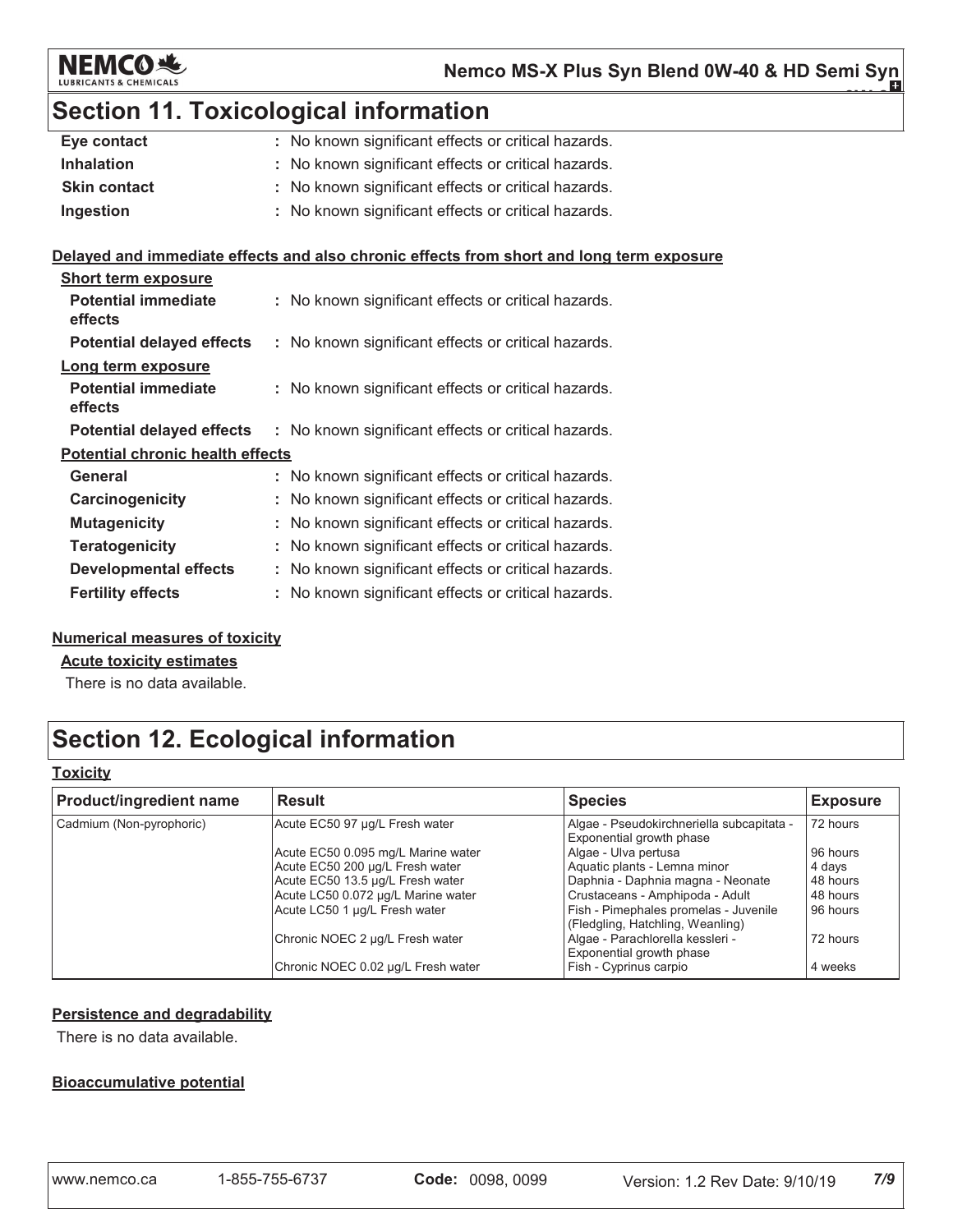

# **Section 12. Ecological information**

| <b>Product/ingredient name</b>                                                | $LogP_{ow}$ | <b>BCF</b> | <b>Potential</b> |
|-------------------------------------------------------------------------------|-------------|------------|------------------|
| Dec-1-ene, homopolymer,<br>hydrogenated Dec-1-ene, oligomers,<br>hydrogenated | >6.5        |            | high             |

#### **Mobility in soil**

| Soil/water partition<br><b>coefficient (Koc)</b> | : There is no data available. |
|--------------------------------------------------|-------------------------------|
|                                                  |                               |

**Other adverse effects** : No known significant effects or critical hazards.

### **Section 13. Disposal considerations**

**Disposal methods** : The generation of waste should be avoided or minimized wherever possible. Disposal of this product, solutions and any by-products should comply with the requirements of environmental protection and waste disposal legislation and any regional local authority requirements. Dispose of surplus and non-recyclable products via a licensed waste disposal contractor. Waste should not be disposed of untreated to the sewer unless fully compliant with the requirements of all authorities with jurisdiction. Waste packaging should be recycled. Incineration or landfill should only be considered when recycling is not feasible. This material and its container must be disposed of in a safe way. Care should be taken when handling empty containers that have not been cleaned or rinsed out. Empty containers or liners may retain some product residues. Avoid dispersal of spilled material and runoff and contact with soil, waterways, drains and sewers.

### **Section 14. Transport information**

|                                      | <b>TDG</b>               | <b>IMDG</b>    | <b>IATA</b>    |
|--------------------------------------|--------------------------|----------------|----------------|
| <b>UN number</b>                     | Not regulated.           | Not regulated. | Not regulated. |
| <b>UN proper</b><br>shipping name    | $\overline{\phantom{a}}$ |                |                |
| <b>Transport</b><br>hazard class(es) | $\overline{\phantom{m}}$ | -              | ۰              |
| <b>Packing group</b>                 | $\overline{\phantom{a}}$ |                | -              |
| <b>Environmental</b><br>hazards      | No.                      | No.            | No.            |
| <b>Additional</b><br>information     |                          |                |                |

**AERG** : Not applicable

 $8/9$ 

Special precautions for user : Transport within user's premises: always transport in closed containers that are upright and secure. Ensure that persons transporting the product know what to do in the event of an accident or spillage.